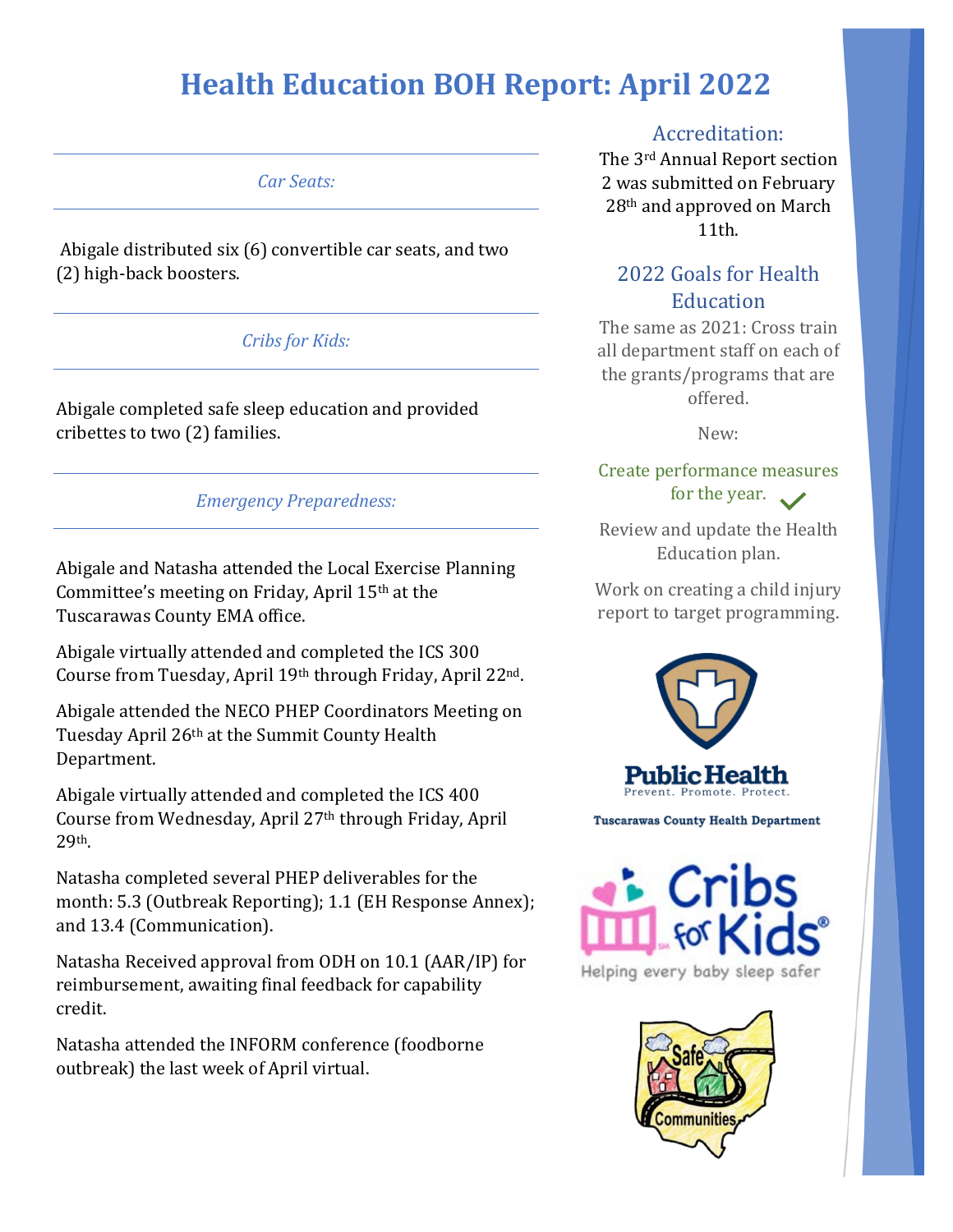#### *Events*

- 4/7 Natasha attended the Career fair at Kent State College of Public Health
- 4/11 Jennifer attended the Empower Tusc Movie night
- 4/23 Autumn assisted other TCHD staff at the Scrap Tire turn in event
- 4/25 Autumn attended the Empower Tusc Movie night
- 4/30 Abigale attended Health Kids Day at Tuscarawas County YMCA
- 4/30 Autumn attended the Tobacco Take Back

#### *General Health Education*

Health Ed had multiple meetings with Jennifer Demuth in the month of April to cross train staff on IN23 grant requirements.

Health Ed attended an internal training with Jennifer Demuth allowing Health Ed staff access to our social media accounts.

Natasha attended the Leadership Essentials course through AOHC on April 20-21st.

April 28th Natasha went to Columbus to pick up the bicycle helmets from the "Put A Lid On It!" grant we received.

#### *Performance Measures:*

For 2022, the performance measures that health education will be focusing on are:

- A tobacco-free community.
- An engaged community.
- A prepared and safe community.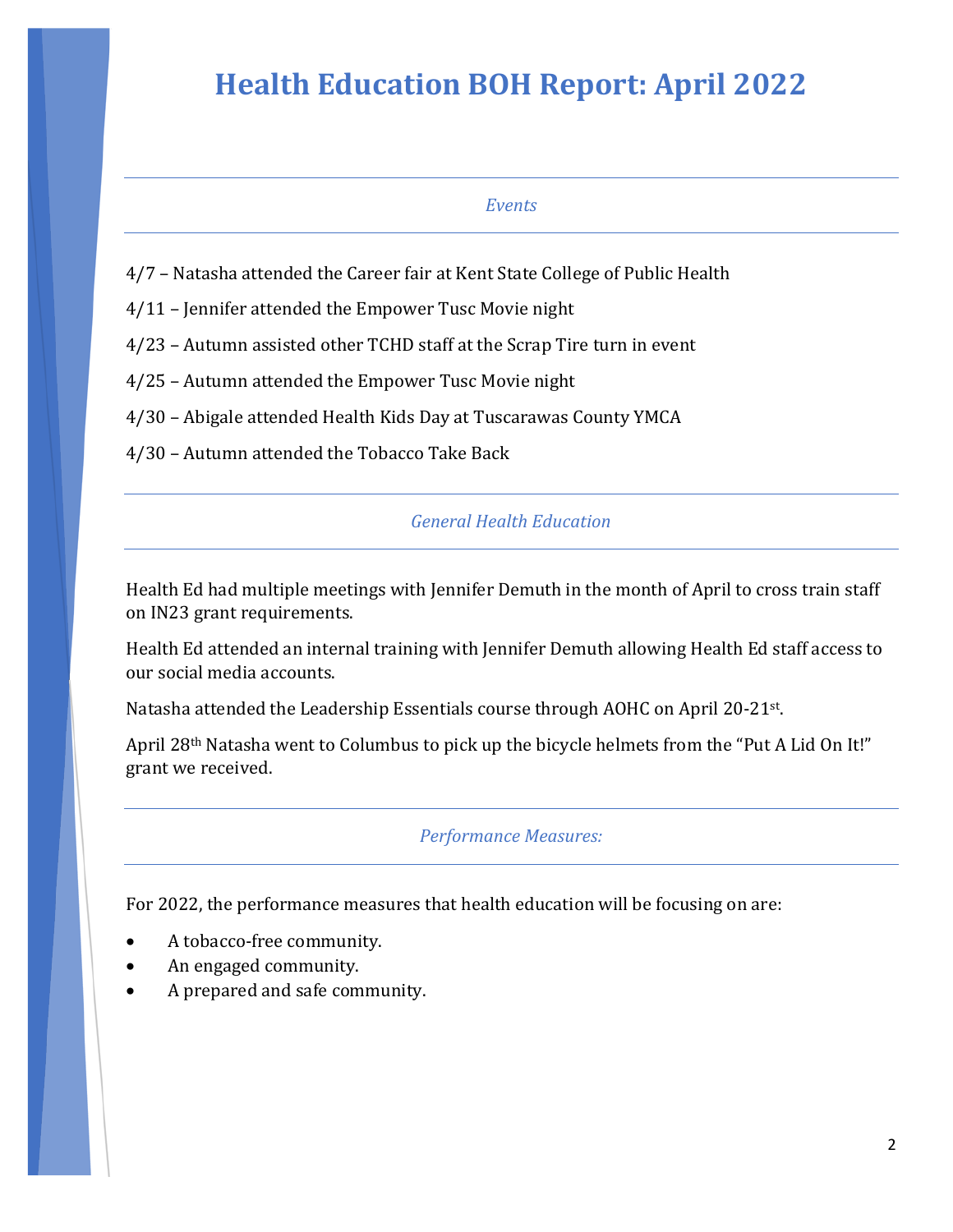*Project Dawn:*

Jennifer Demuth and Autumn Poland attend separate movie nights sponsored by Empower Tusc to educate and distribute Project Dawn information and kits.

During April 2022, TCHD distributed 69 Naloxone kits, trained 57 people, and 2 known reversals. That is a decrease of 17.9% of kits distributed March to April 2022.

# *Safe Beginnings:*

Abigale completed safety education and distributed safety equipment to one (1) family. Items distributed included: mattresses, thermometer, baby monitor, and a safety kit.

### *Safe Communities:*

Josh and Natasha met with Deanne Hicks from OhioSADD about a future event partnership. Josh and Natasha also spoke with Pam Johnson from Subway to plan the Bicycle Rodeo event to take place in June.

Josh organized a "Safety Day" event to take place on May 21 at the Uhrichsville McDonalds, as well as a Prom Safety event to take place at Newcomerstown High School in May.

Safe Communities distributed 335 campaign materials to Tuscarawas County citizens at various events including the Scrap Tire, Leadership Tuscarawas, and Healthy Kids Day.

#### *Tobacco:*

Leadership Tuscarawas with the guidance of Autumn Poland completed their community service project focusing on Tobacco cessation. The project consisted of targeted cessation information outreach at the Greater Dover New Philadelphia Food pantry, a billboard campaign and a tobacco takeback event that was held in conjunction with the national drug take back day, April 30th.

Autumn & Josh Sample presented Vaping Jeopardy to juveniles in the diversion program with the Tuscarawas County Juvenile Court at the request of Judge Wilgus. Additional presentations are planned on an as needed basis.